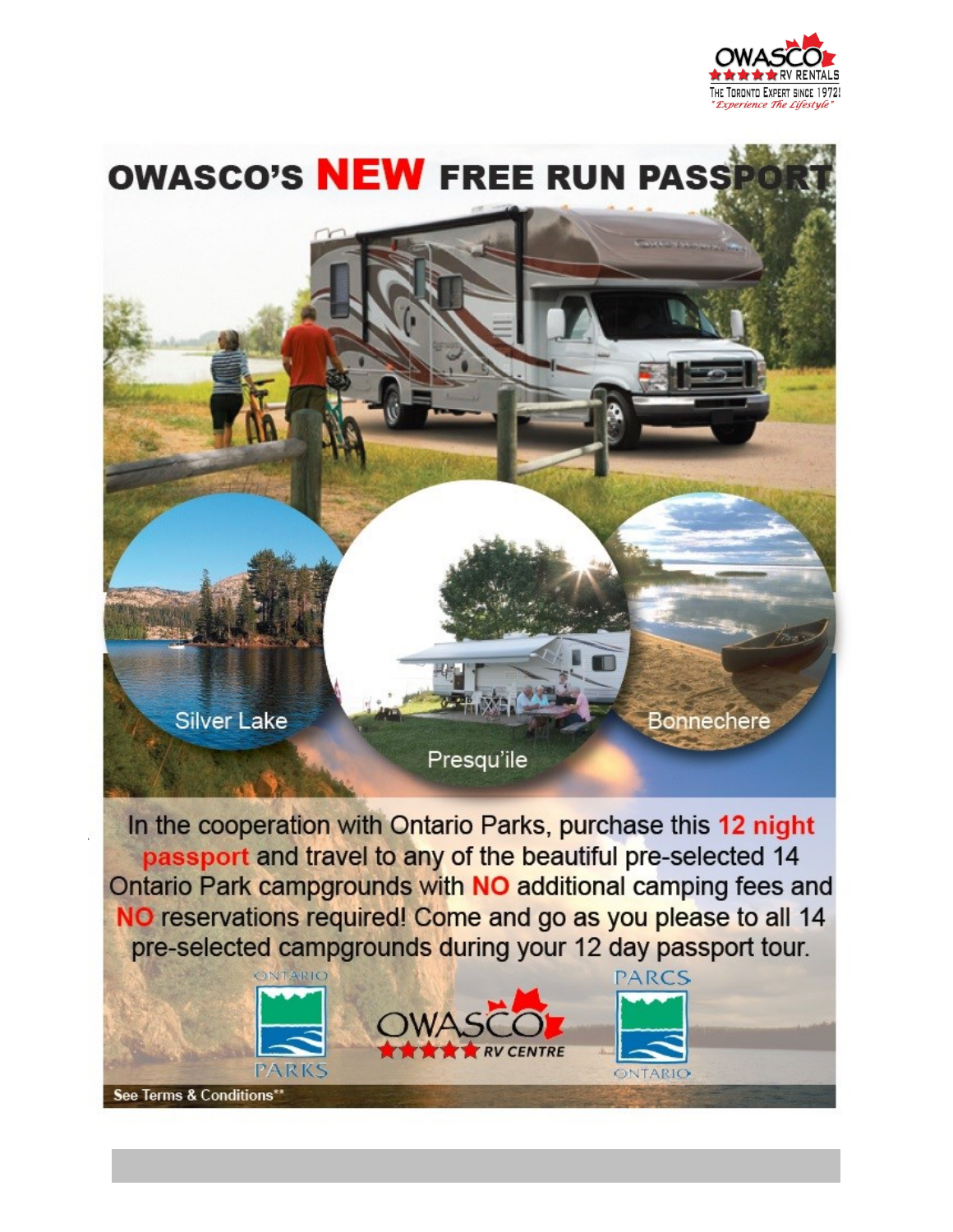



## Murphys Point Provincial Park



| Park                                                                                                                                                                                                                                                 | <b>Earliest Pickup</b><br>May/June                                                                                                                                           | <b>Latest Drop Off</b><br>May/June                                                                                                                                       | <b>Blackout/Reservable</b><br>Dates:                                                                                                                                                                                                                                                                                         |
|------------------------------------------------------------------------------------------------------------------------------------------------------------------------------------------------------------------------------------------------------|------------------------------------------------------------------------------------------------------------------------------------------------------------------------------|--------------------------------------------------------------------------------------------------------------------------------------------------------------------------|------------------------------------------------------------------------------------------------------------------------------------------------------------------------------------------------------------------------------------------------------------------------------------------------------------------------------|
| <b>Bon Echo</b><br><b>Bonnechere</b><br>Charleston Lake May-13<br>Darlington<br>Fitzroy<br>Lake St. Peter<br>Murphys Point<br>Presqu'ile<br><b>Rideau River</b><br>Sandbanks<br>Sharbot Lake<br><b>Silent Lake</b><br><b>Silver Lake</b><br>Voyageur | May-13<br>May-20<br>May-13<br>May-13<br>May-13<br>May-13<br>Apr-22<br>May-13<br>April-22<br>$May-13$<br>May-13<br>May-20<br>May-13                                           | $June-15$<br>June-15<br>$June-15$<br>$June-15$<br>$June-15$<br>$June-15$<br>$June-15$<br>$June-15$<br>June-15<br>June-15<br>June-15<br>$June-15$<br>June-15<br>June-15   | May 20-22 2016, June 10 & 11 2016<br>May 20, 21, 22 2016<br>May 20, 21, 22 2016<br>May 20, 21, 22 2016<br>May 20, 21, 22 2016<br>May 20, 21, 22 2016<br>May 20-22 2016, June 10 & 11, 2016<br>May 20, 21, 22 2016<br>May 20, 21, 22 2016<br>May 20, 21, 22 2016<br>May 20-22 2016, June 10 & 11, 2016<br>May 20, 21, 22 2016 |
|                                                                                                                                                                                                                                                      |                                                                                                                                                                              |                                                                                                                                                                          |                                                                                                                                                                                                                                                                                                                              |
| Park                                                                                                                                                                                                                                                 | <b>Earliest Pickup</b><br>Sept/Oct                                                                                                                                           | <b>Latest Drop Off</b><br>Sept/Oct                                                                                                                                       | Blackout/Reservable<br>Dates:                                                                                                                                                                                                                                                                                                |
| <b>Bon Echo</b><br><b>Bonnechere</b><br>Charleston Lake September-07<br>Darlington<br>Fitzroy<br>Lake St. Peter<br>Murphys Point<br>Presqu'ile<br><b>Rideau River</b><br>Sandbanks<br>Sharbot Lake<br><b>Silent Lake</b>                             | September-07<br>September-07<br>September-07<br>September-07<br>September-07<br>September-07<br>September-07<br>September-07<br>September-07<br>September-07<br>September-07 | October-15<br>October-09<br>October-09<br>October-09<br>October-09<br>October-09<br>October-09<br>October-09<br>September-17<br>October-09<br>September-24<br>October-09 | October 7 - 9, 2016<br>Sept 30 - Oct 1, 2016. Oct 7-9, 2016<br>Sept 30 - Oct 1, 2016. Oct 7-9, 2016<br>Sept 30 - Oct 1, 2016. Oct 7-9, 2016                                                                                                                                                                                  |